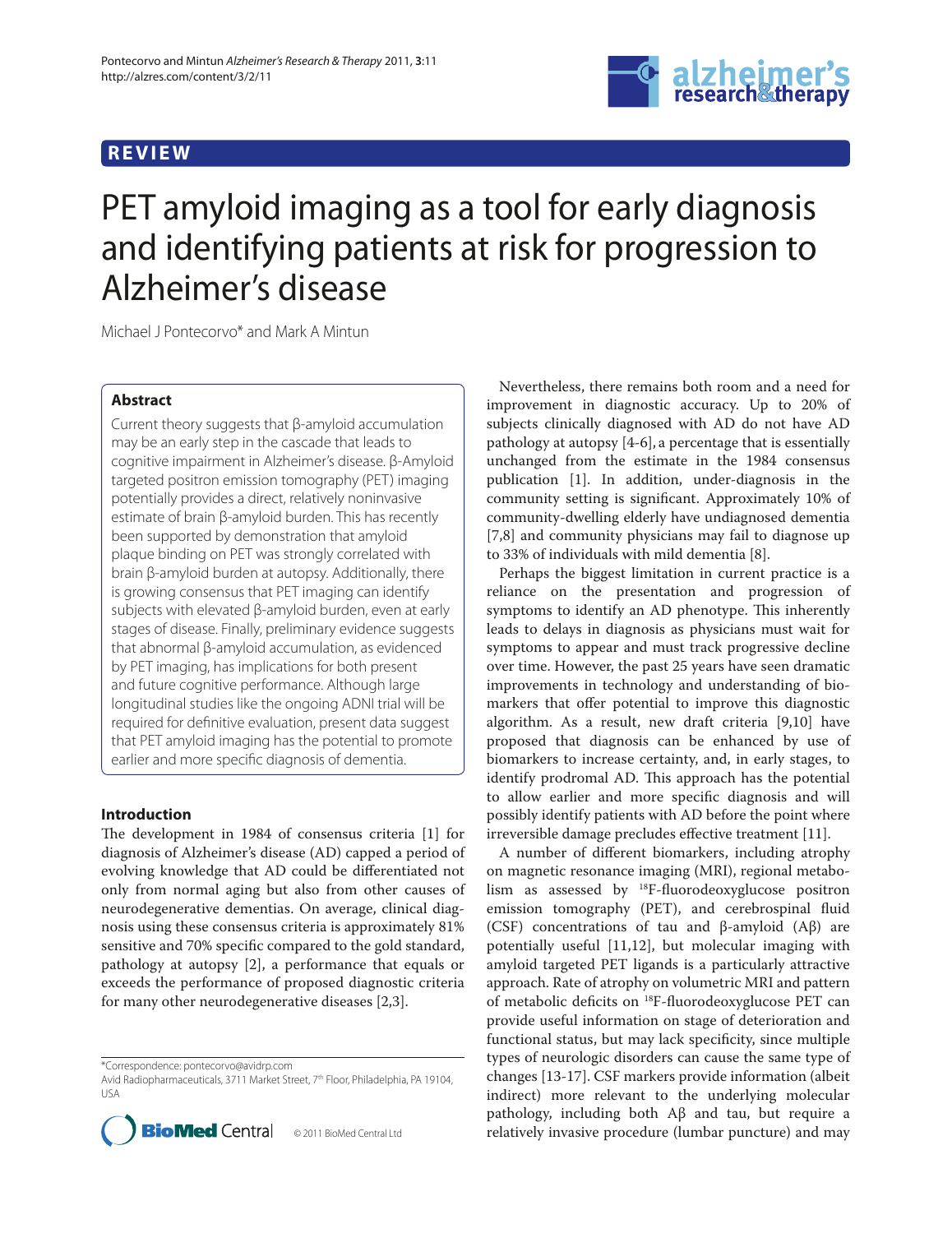not be entirely specific for AD [18]. In contrast,  $A\beta$ imaging potentially provides a direct, relatively noninvasive estimate of brain Aβ burden, which together with tau and a progressive pattern of neuronal loss is a defining pathology and an import link in the pathogenesis of AD [19,20].

The first, and to date most widely studied, ligand for PET imaging of Aβ aggregates (subsequently referred to as amyloid PET or amyloid imaging) is the  $^{11}$ C-labeled agent known as Pittsburgh compound B (PIB) [21-23]. Although 11C-PIB has been a highly valuable tool in the research setting, the short (20-minute) half-life of the 11C label limits the utility of 11C-PIB in routine clinical application. Thus, there has been a push to develop a longer lived <sup>18</sup>F-labeled amyloid PET agent. Three compounds are currently in the late stages of development. One of these, florbetapir F 18  $[24-26]$  has now completed phase III trials [27], while florbetaben [28] and flutemetamol [29,30] are currently enrolling to phase III trials.

The utility of PET amyloid imaging as an aid in early diagnosis rests on three major assumptions: first, that PET imaging accurately reflects  $Aβ$  burden in the brain; second, that PET imaging can detect brain Aβ at an early stage of disease, that is, prior to the onset of dementia; and finally, that the presence of  $\beta$ -amyloid, as detected by PET imaging, has consequences for current and future cognitive performance. We will examine the available evidence for each of these assumptions in turn.

## **Relationship between PET amyloid imaging and brain Aβ burden by histopathology**

*In vitro* studies have shown that PET imaging ligands such as <sup>11</sup>C-PIB [21,31], florbetaben [32] and florbetapir F 18 [24] bind to Aβ and co-localize with plaques stained by thioflavin and other amyloid labeling agents. However, a definitive demonstration of the relationship requires a comparison between *in vivo* imaging and brain pathology, for example, at autopsy.

Five single subject/single center PET to pathology comparison studies with 11C-PIB have produced mixed results. Two studies described patients with clinical diagnosis and autopsy confirmation of dementia with Lewy bodies (DLB) who had amyloid-positive 11C-PIB PET scans in life, and borderline Aβ pathology at autopsy. Bacskai and colleagues [33] reported a visually positive 11C-PIB PET scan from a 76 year old with DLB and severe cerebral amyloid angiopathy. Regional quantification of the PET image, expressed as distribution volume ratio (DVR), revealed low to moderately elevated tracer levels  $(DVR = 1.3$  to 1.5), which was consistent with the autopsy findings of low to moderate levels of diffuse plaques and infrequent cored plaques (intermediate probability of AD by National Institute of Aging - Reagan Institute (NIA-Reagan) [34] criteria). However, there was no relationship across brain regions between regional DVR and regional levels of Aβ42 in autopsy tissue as assessed by ELISA. Kantarci and colleagues [35] reported a positive <sup>11</sup>C-PIB PET scan from a 77 year old with DLB. At autopsy neuritic plaques were moderately common in some brain regions, including mid-frontal gyrus, amygdale and superior parietal lobe, but sparse in the areas used for pathological diagnosis, resulting in an NIA-Reagan classification of low likelihood AD. In contrast to the previous study, there was a strong correlation between regional quantification of the PET image and regional  $A\beta$ density by immunohistochemistry at autopsy. Two other reports studied subjects with a clinical diagnosis of AD. Ikonomovic and colleagues [31] reported an amyloid positive 11C-PIB PET scan in a 64 year old with severe AD. Strong correlations (0.7 to 0.8) were seen between regional 11C-PIB PET tracer uptake (DVR) and various postmortem measures of Aβ burden, including immunohistochemistry, histopathology and Aβ levels by ELISA. Cairns and colleagues [36] reported on a 91 year old with clinical diagnosis of early AD with a negative  $^{11}$ C-PIB PET scan but reduced CSF Aβ. The autopsy revealed numerous diffuse plaques, but sparse cored plaques and isolated neurofibrillary tangles (NFT). The neuropathologic diagnosis in this subject was borderline: low probability of AD by NIA-Reagan criteria, and possible AD by CERAD (Consortium to Establish a Registry for Alzheimer's Disease) criteria [37]. Additionally, the <sup>11</sup>C-PIB PET scan was taken more than 2 years prior to autopsy. Thus, it is difficult to determine whether this case should be considered a failure of the 11C-PIB PET scan to detect an early stage of AD, or a successful rejection of a case that lacked convincing AD pathology. Finally, Leinonen and colleagues [38] reported that five of ten subjects who had a tissue removed for a shunt for normal pressure hydrocephalis had significant numbers of Aβ aggregates by immunohistochemistry at biopsy. Four of these subjects had abnormal <sup>11</sup>C-PIB PET scans (elevated cortex to cerebellum standard uptake volume ratio (SUVR)). The overall correlation between SUVR and number of amyloid aggregates across the ten subjects was 0.85.

Clark and colleagues  $[27]$  recently reported the first prospective multicenter phase III study to evaluate the correlation between the level of cortical amyloid burden on PET scan and true Aβ burden assessed by postmortem histopathology. In this study, 152 subjects with cognitive status ranging from cognitively normal to mild cognitive impairment (MCI) to AD or other dementing disorders agreed to both florbetapir-PET scan and subsequent autopsy. As specified by the protocol, the first six subjects to come to autopsy were considered front runners and were used to confirm the experimental methods, and the next 29 subjects to come to autopsy were considered the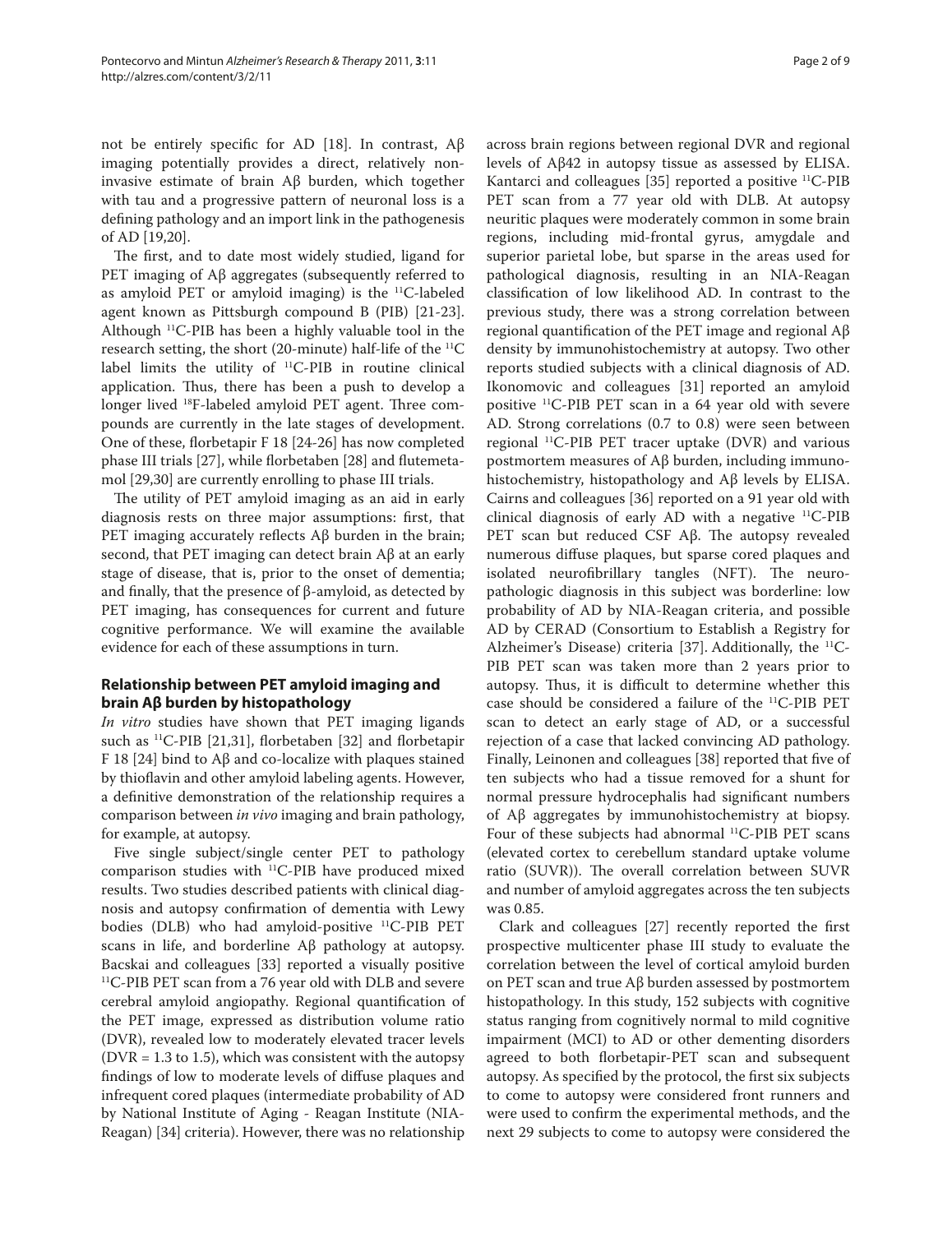primary efficacy population. Cortical amyloid burden on florbetapir-PET scans was visually assessed on a 0-to-4 scale (no-to-high cortical tracer uptake) by three independent raters, blinded to clinical information, with the median rater score as the primary outcome variable, and by a semi-automated quantification of the SUVR in six cortical target areas (frontal, temporal and parietal cortex, precuneus, anterior and posterior cingulate) relative to the cerebellum reference region. Amyloid burden at autopsy was assessed by quantitative immunohistochemistry (primary outcome variable) and by a modified CERAD scoring (silver stain) in the six cortical target regions. The results showed a strong, statistically significant correlation between the level of cortical tracer uptake in the PET image, whether assessed by median visual read or SUVR, and true Aβ burden, whether assessed postmortem by quantitative immunohistochemistry or silver stain ( $\rho = 0.71$  to 0.78,  $P < 0.0001$ ). Similar results were obtained in the primary efficacy set  $(n = 29)$  and in the entire autopsy data set ( $n = 35$ , including the front runners). There was qualitative agreement between florbetapir-PET and postmortem results in 97% of the autopsied subjects. Of 19 subjects that met pathologic criteria (CERAD and NIA-Reagan) for AD, 18 were rated visually positive for amyloid by median read, and all 19 had SUVR above a predefined cutpoint. Conversely, all 16 subjects that did not meet pathologic criteria (amyloid free) at autopsy were amyloid free by both visual and quantitative analysis of the PET scan.

Although the data with  $^{11}$ C-PIB are somewhat limited, the results with florbetapir  $F$  18 provide a strong preliminary indication that PET amyloid imaging can provide an accurate reflection of underlying  $Aβ$  burden. However, further studies are required to understand how early in the disease course the amyloid pathology can be detected. In both the  $^{11}$ C-PIB [36,38] and florbetapir F 18 [27] studies there were some subjects with measurable but low levels of amyloid pathology at autopsy that were not associated with amyloid-positive PET scans. In most cases, the level of pathology in these patients at autopsy was below the threshold for neuropathological diagnosis of AD (that is, rated low likelihood or no AD). Thus, the threshold for detection of amyloid on the PET scan appears close to the levels of neuropathology typical for a diagnosis of AD. It is presently unclear whether levels of Aβ burden at autopsy that are insufficient to be thought of as AD actually represent an early stage of disease [35,36], or whether they represent variants of amyloid deposition, including normal aging [39]. Longitudinal studies, with periodic repeat scans and cognitive testing, would be useful to determine how much or for how long a negative scan in a cognitively normal individual reduces risk of future amyloid accumulation and cognitive impairment. Such studies are now starting as part of the

second phase Alzheimer's Disease Neuroimaging Initiative (ADNI; for example, ADNI-2) protocol [40].

On the other hand, across both the 11C-PIB and the florbetapir F 18 image/autopsy studies there were no cases in which a positive amyloid PET scan was obtained in a subject found to be cognitively normal and amyloid free at autopsy. These results suggest that there is a high probability of underlying brain Aβ pathology in subjects with positive amyloid PET scans. This kind of high specificity and positive predictive value, compared to the autopsy gold standard, is a prerequisite for a biomarker to be used as an aid to early diagnosis of dementia.

## **Early detection of amyloid by PET imaging in MCI and cognitively normal subjects**

Current theories of AD pathophysiology hold that Aβ deposition may be a precipitating event that begins years in advance of the onset of dementia [41-43]. Evidence in support of the hypothesis includes the finding that  $15%$ or more of cognitively normal subjects coming to autopsy may have plaque burden sufficient to support a diagnosis of AD [44-46] and 33 to 62% of subjects with MCI have significant accumulation of Aβ plaques [47,48]. Corresponding changes in biomarkers have also been reported in non-demented individuals. Notably, studies of CSF biomarkers have consistently shown decreases in CSF Aβ in 30 to 40% of cognitively normal subjects [49,50]. Changes in CSF tau, MRI volume and cerebral metabolism may occur slightly later than changes in CSF Aβ [41,49,51].

Amyloid PET imaging studies have yielded results similar to those from autopsy and CSF studies. Studies using 11C-PIB have reported amyloid-positive scans in 14 to 47% of cognitively normal elderly volunteers [40,43, 52-55], and 55 to 72% of subjects with MCI [51,54-57]. Where data from both 11C-PIB PET scans and CSF Aβ have been available, strong correlations between these measures have generally been reported [49,57]. Results with <sup>18</sup>F-labeled imaging agents are similar to those for <sup>11</sup>C-PIB. The proportion of Aβ-positive scans in cognitively normal subjects has ranged from 7% and 12% with flutametamol  $[29,30]$ , to 13% with florbetapir  $[26]$ , and 20% with florbetaben [28]. In MCI subjects the proportion of positive scans was about 50% for flutametamol [30] and florbetaben [58] and about 38% in the studies with florbetapir [59].

The differences across PET studies, which are similar to the differences in the pathological studies of cognitively normal controls and MCI, could easily be related to differences in subject age and inclusion criteria rather than differences in sensitivity of the different tracers. Consistent with findings in the autopsy literature [45,60], the proportion of cognitively healthy control subjects that are Aβ-positive by PET scan increases with age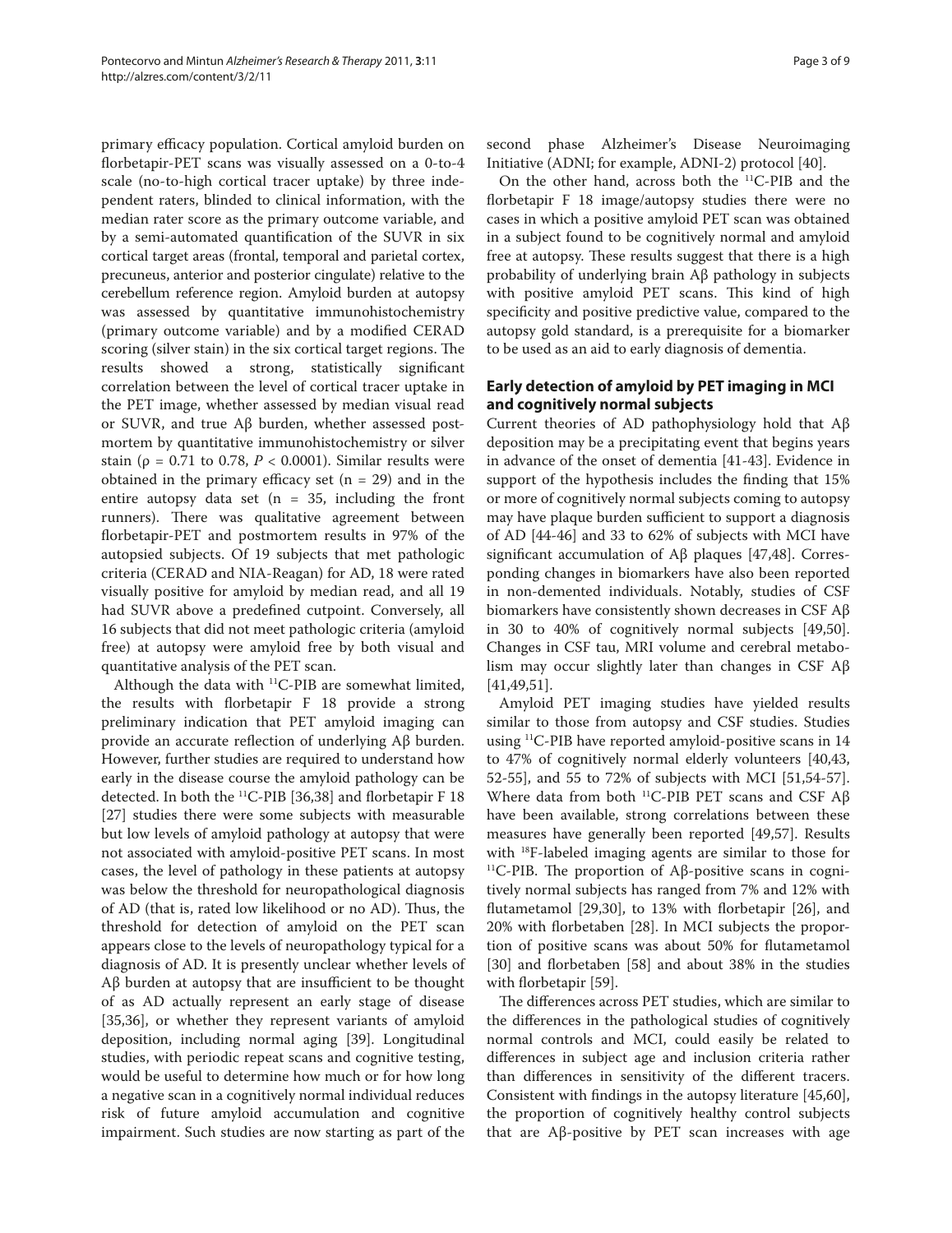$[26,30,44,49,53]$ . The mean age of cognitively healthy subjects varied by more than 10 years across the studies above [29,55]. Additionally, the florbetapir trial [58] was designed to evaluate early stage MCI patients, diagnosed within the past year. These subjects may be more difficult to diagnose and thus more heterogeneous, leading to inclusion of a greater number of subjects with nonamyloid/AD-related impairments.

Jagust and colleagues [40], reporting on  $^{11}$ C-PIB subjects from the ADNI study, further evaluated quantitative values (cortical to cerebellar SUVR) for the Aβ-positive and Aβ-negative subjects by diagnostic presentation group (cognitively healthy, MCI and AD). Interestingly, there was no apparent difference in SUVR between  $Aβ$ positive MCI and Aβ-positive AD, but SUVR in Aβpositive MCI and AD both appeared greater than SUVR in  $\mathsf{A}\beta$ -positive healthy controls. These results are consistent with histopathology findings [47], indicating that the relative proportion of patients with high versus moderate levels of  $A\beta$  pathology at autopsy (definite versus probable AD by CERAD criteria) does not increase from MCI to AD patients, and suggests that Aβ accumulation reaches asymptote at early stages of disease.

Together with the image-autopsy results described above [27], these results suggest that PET imaging can detect the presence of  $\mathbf{A}\beta$  aggregates sufficient to support a pathological diagnosis of AD in upwards of 15% of cognitively healthy elderly subjects (prevalence increasing with age) as well as in 40 to 70% of subjects with MCI. Thus, the results are consistent with the hypothesis  $[41]$ that PET amyloid imaging can detect Aβ accumulation well in advance of the onset of dementia. The next section will consider the available literature regarding consequences of a positive amyloid scan for present and future cognitive performance in cognitively healthy and MCI subjects.

## **Relationship between amyloid PET imaging and cognitive performance/progression**

The most obvious prediction from the model of Jack and colleagues [41] is that compared to subjects who have a negative amyloid PET scan, cognitively healthy control and MCI subjects who have positive amyloid PET scans will, as a group, show greater deterioration in cognitive performance, and will be more likely to progress to an advanced stage of disease (for example, from MCI to AD). A significant number of studies have looked at the relationship between PET amyloid binding and concurrent cognitive performance. Multiple studies have reported no correlation between amyloid binding and degree of cognitive deficits in AD patients [55,61,62]. This is consistent with the hypothesis that amyloid is an early initiating event in a pathological cascade, that Aβ accumulation approaches asymptote by the time that

symptoms appear, and that other pathological processes (tau phosphorylation, inflammation, synaptic degeneration) are more closely linked to expression of cognitive impairment in AD patients [41].

Results are more mixed for MCI subjects. Pike and colleagues [55] found a good correlation ( $r = 0.61$ ) between  $11$ C-PIB SUVR and a working memory composite score. Others have found no consistent differences in cognition as a function of PET amyloid imaging [43,54]. However, it is likely that correlational studies in MCI subjects are particularly sensitive to the diagnostic algorithms used to select and define MCI subjects. Overlap between the diagnostic algorithm and cognitive outcome variables can reduce the chances of finding a relationship between an independent variable and cognitive performance; for example, if all subjects must have objectively demonstrated memory deficits for inclusion in the study cohort, it becomes difficult to demonstrate a relationship between amyloid burden and memory performance within the cohort. Additionally, as noted above, amyloid levels may approach asymptote by the MCI stage, and differences in brain amyloid burden beyond that point may have as much to do with modulating factors influencing the individual subject's asymptotic level as they do with disease stage.

In cognitively healthy elderly subjects, Mintun and colleagues [52], Storandt and colleagues [62] and Jack and colleagues [54] reported no relationship between concurrent cognitive performance and 11C-PIB amyloid binding. Other studies have found mixed results. Mormimo and colleagues [63] reported a relationship between 11C-PIB amyloid binding and episodic memory for one population of normal elderly, but not for a second population. Rowe and colleagues [43] reported that subjects with high PIB amyloid binding had significantly reduced memory scores relative to subjects with low amyloid binding, but the correlation between binding and memory was not significant. In contrast, several studies [55,64,65] have now reported correlations between 11C-PIB amyloid binding and memory scores. Similarly, Rosenberg and colleagues [61] examined cognitive performance in the cohort of subjects described by Wong and colleagues [26] and found a significant correlation between florbetapir F 18 binding and ADAS-cog (Alzheimer's Disease Assessment Scale Cognitive Subscale) performance by normal elderly controls. Park and colleagues [66] have also recently reported a relationship between florbetapir PET amyloid binding and working memory performance in cognitively normal aging subjects.

It is not surprising that the strength of correlation between PET result and cognitive performance, and/or the magnitude of the difference in cognitive performance between cognitively normal subjects with Aβ-positive and Aβ-negative PET scans, was modest and sometimes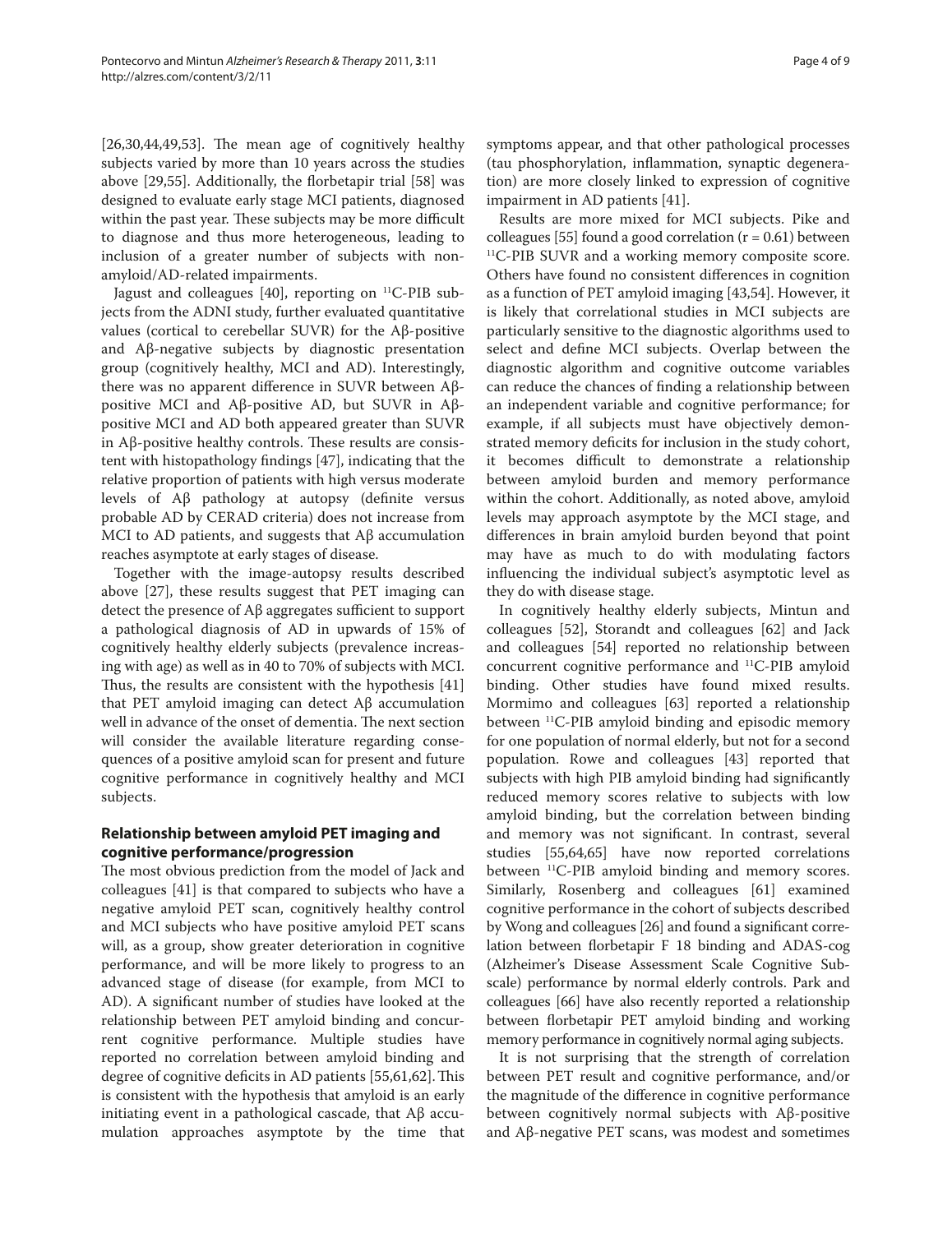variable. At least three factors work to limit the magnitude of effect that can be obtained in cognitively normal subjects. First, the range of cognitive performance in cognitively normal subjects is constrained by the criteria used to separate cognitively impaired subjects from cognitively normal. The earlier and more aggressively the diagnosis of impairment is made, the less potential for variance within the normal group as a function of amyloid level, as subjects with greater amyloid burden, and more advanced impairment, may be classified as cognitively impaired. Second, the outcome may depend on the difficulty of the cognitive tests used. More difficult tests are more likely to uncover deficits that may otherwise go unnoticed [64]. Finally, the relationship between amyloid binding and cognitive performance can be modified by the subject's education/ cognitive reserve [64,65]. Subjects with high education/ high cognitive reserve appear to maintain cognitive function in the normal range for a longer period or in the face of greater PET amyloid binding than subjects with lower cognitive reserve.

The Pike and colleagues [55] and the Rentz and colleagues [64] reports above both include scatterplots of cognitive performance as a function of amyloid binding (SUVR). Rather than a preferential distribution of abnormally low memory scores in association with high amyloid binding, the scatterplots are notable for the relative absence of high memory scores in the high amyloid group. It is tempting to speculate that this kind of distribution is the result of the limiting factors discussed above. In the amyloid-positive cohort, subjects with low cognitive reserve cannot sustain performance and become classified as MCI, whereas subjects with high cognitive reserve, who otherwise would have been above average memory performers, have deteriorated but are still performing near the middle of the normal range. However, this kind of hypothesis can only be addressed by longitudinal studies.

The relationship between amyloid burden as assessed by PET imaging and longitudinal change in cognitive function in cognitively normal and MCI populations is currently under examination in multiple trials, including the US ADNI study  $[40]$  ( $^{11}$ C-PIB, phase 1, and florbetapir F 18, phase 2), the Australian Imaging, Biomarkers and Lifestyle Initiative (AIBL) initiative  $[43]$  (<sup>11</sup>C-PIB) and several ongoing longitudinal trials of aging [62,67], as well as in several trials with <sup>18</sup>F-labeled agents that are either still ongoing (flutemetamol, NCT01028053; florbetaben, NCT01138111; ClinicalTrials.gov) or recently completed (florbetapir) [59]. First results, now coming into the literature, strongly suggest a relationship between amyloid burden and AD progression.

Four published studies have examined the potential of <sup>11</sup>C-PIB PET amyloid imaging to predict progression from MCI to AD. Forsberg and colleagues [57] imaged 27 MCI subjects and reported that 7 who subsequently converted to AD had higher PIB retention than nonconverting subjects. Okello and colleagues [56] studied 31 MCI subjects, 17 (55%) of whom were considered amyloid-positive on an 11C-PIB PET scan. Of these 17 subjects, 14 (82%) converted from MCI to AD in the follow-up period (up to 3 years). Only 1 of 14 (7%) amyloid-negative subjects converted in the same time period. A comparison of fast (<1 year) versus slower converters suggested that fast converters (within one year of scan; 8 of 17 amyloid-positive subjects) had higher 11C-PIB PET cortical to cerebellar uptake ratios than the slower converters, despite a similar mean age. Notably, all fast converters for whom genotype was available carried an apolipoprotein E ε4 alleole, whereas only two of six slow converters with genotype information carried an apolipoprotein E  $\varepsilon$ 4 alleole. Thus, the  $\varepsilon$ 4 alleole may have contributed to both the elevated amyloid burden (increased SUVR) and the more rapid conversion. Wolk and colleagues [68] similarly reported a higher rate of conversion in subjects classified as amyloid-positive (5 of 13, 38%) versus amyloid-negative (zero of 10) by 11C-PIB PET. Finally, Jack and colleagues [69] recently published the first report of follow-up results from the ADNI study. Of 218 MCI subjects included in the analysis, 11C-PIB data were available for 53 subjects, and CSF Aβ levels, but not 11C-PIB, were available for 165. In order to increase power and to better draw conclusions regarding relationships between amyloid burden and disease progression, CSF data from subjects who did not undergo 11C-PIB imaging were transformed to facilitate a combined quantitative analysis. Over the observation period, 81 of 165 amyloid-positive versus 8 of 53 amyloid-negative MCI subjects progressed to AD. A Kaplin Meyer analysis estimated a significantly increased hazard ratio (3.2) with a 2-year estimated conversion rate of 50% in the amyloidpositive versus 19% in the amyloid-negative subjects.

Only one study has reported progression of cognitively normal subjects to more advanced disease. Morris and colleagues [70] performed 11C-PIB scans in 159 cognitively normal (Clinical Dementia Rating (CDR) 0) subjects that were part of a longitudinal aging study and reported that the relative risk of conversion from CDR 0 to AD (nine subjects) was increased almost five-fold in the presence of a positive 11C-PIB amyloid scan. A lesser, non-significant increase in risk was reported for conversion from CDR 0 to CDR 0.5 ( $n = 23$ ).

The primary weakness of studies using conversion/ stage change as an endpoint is that the rate of conversion, particularly from healthy to MCI or AD, may be low and variable across subjects and studies, depending on recruiting centers and entry criteria. Hence, three studies in cognitively normal aging elderly have looked instead at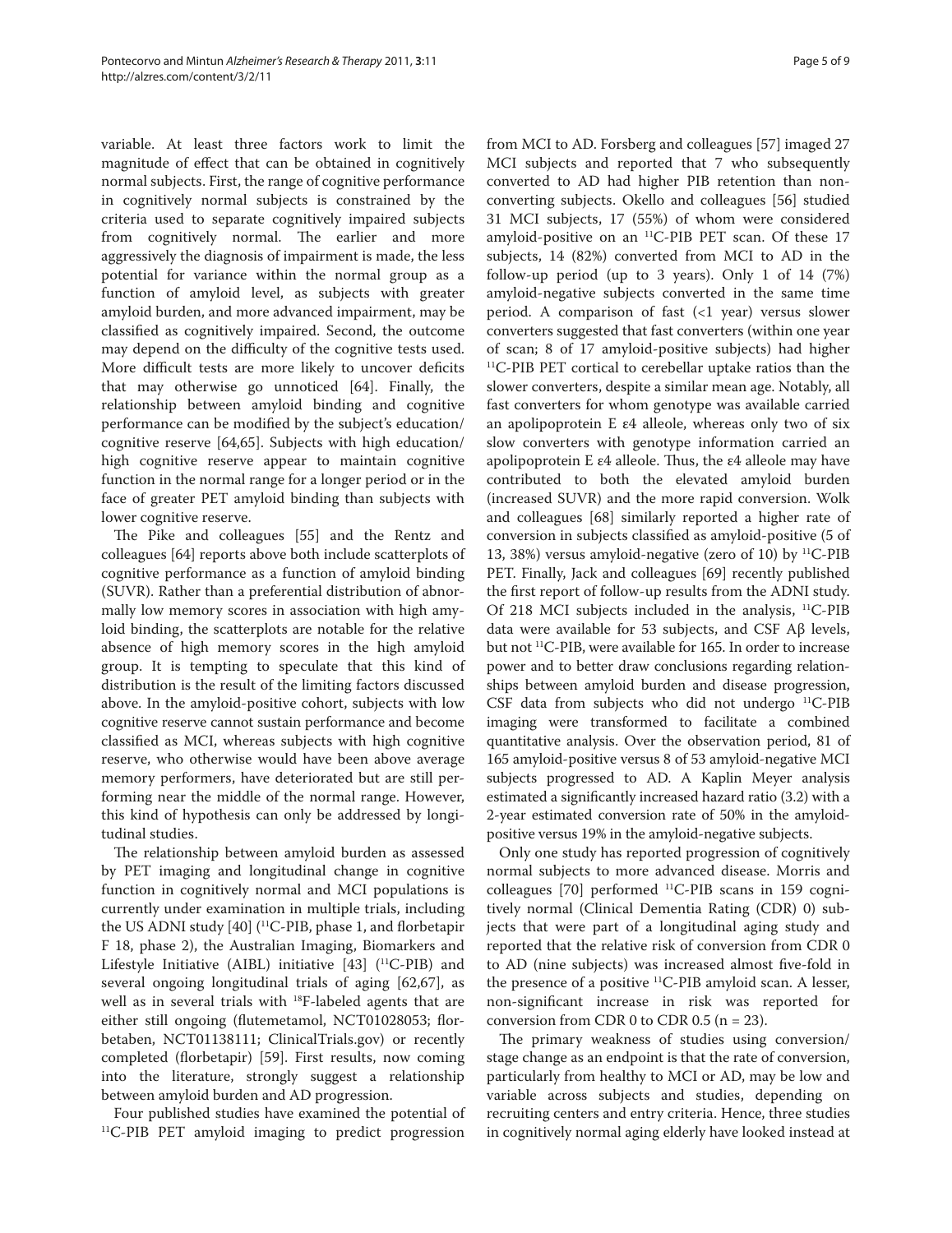the relationship between PET amyloid binding and continuous measures, that is, change in objectively measured cognitive performance. Storandt and colleagues [62], working with essentially the same subject population as Morris and colleagues [70], found that concurrent cognitive performance was unrelated to  $^{11}$ C-PIB binding, but the estimated annual rate of cognitive deterioration, as evidenced by change in visuospatial and working memory performance composite scores, was significantly greater in subjects with an amyloid-positive 11C-PIB PET scan than in subjects with an amyloid-negative  $^{11}$ C-PIB scan. High amyloid binding on 11C-PIB scans was also associated with reduced regional brain volume on MRI, further suggesting that even in cognitively normal subjects (CDR 0) amyloid accumulation is not benign. Villemagne and colleagues [71] imaged 34 elderly subjects that had been previously followed longitudinally for 6 to 10 years. On average, subjects with memory decline over the observation period had higher 11C-PIB retention; 7 of 11 subjects with elevated <sup>11</sup>C-PIB retention showed memory decline, versus 4 of 23 subjects with normal 11C-PIB retention. Finally, Resnick and colleagues [67] obtained <sup>11</sup>C-PIB PET images on 57 subjects who had been followed for an average of 10.8 years as part of the Baltimore Longitudinal Study of Aging and found a significant correlation between  $^{11}$ C-PIB binding (DVR) and Mini Mental State Exam and verbal memory (California Verbal Learning Test).

One weakness of the Storandt and colleagues [62], Villemagne and colleagues [71] and Resnick and colleagues [67] studies is that they rely primarily on retrospective analysis of cognitive decline. Although several groups have now reported that change in <sup>11</sup>C-PIB binding is relatively slow, particularly in amyloid-positive subjects [40,51], it is difficult to judge from a retrospective analysis how early the 11C-PIB PET could have predicted subjects likely to show cognitive decline. Of course, these groups and others (for example, ADNI) are now following subjects prospectively from the point of imaging. One recent preliminary report [59] was consistent with the results above showing a relationship between florbetapir PET amyloid binding and prospectively measured cognitive decline.

In summary, the data to date are limited, but taken together provide evidence that abnormal accumulation of Aβ as evidenced by PET amyloid imaging is associated with increased risk of both concurrent cognitive deficits and subsequent progression of cognitive impairment, and thus may be pathological even in apparently cognitively normal subjects.

## **Conclusion**

Emerging consensus regarding diagnostic algorithms and criteria suggests that diagnosis of AD can be enhanced by use of biomarkers to increase certainty, and, in early stages, to identify the group of patients at risk for progression to AD. The data reviewed above suggest that PET amyloid imaging may be well suited to both tasks. Amyloid binding on PET has been shown to be strongly correlated with brain Aβ burden at autopsy, and PET imaging identified amyloid-positive subjects with a high sensitivity and specificity in relationship to postmortem histopathological criteria for AD. Additionally, there is consistent evidence that PET imaging can identify subjects with elevated Aβ burden, even at early stages of disease, and preliminary evidence suggests that excess Aβ accumulation, as evidenced by PET imaging, has implications for both present and future cognitive performance.

Current theory suggests that Aβ accumulation may be a critical early step in a cascade of events, including phosphoryl tau and inflammation-mediated synaptic damage and neuronal loss, that leads to cognitive impairment in AD. Early identification of subjects with Aβ accumulation may be critical to the development of potential disease-modifying therapies because amyloid targeted therapies may not be effective once later stages of the cascade have begun.

There is an opportunity to identify patients earlier than occurs in current clinical practice. Typical patients in clinical trials, who are generally well educated and well integrated into the medical system, report delays of approximately 2 years between symptom onset and diagnosis. Delays may be even greater in a community setting where physicians are known to overlook diagnoses in a substantial proportion of patients. However, improved diagnostic aids, such as amyloid-targeted PET scans, alone may not be sufficient to overcome this problem. Diagnostic delays may be partly a matter of patient education (recognition and acceptance of AD symptoms, readiness to seek treatment) and physician practice. In particular, some physicians may be unwilling to commit to diagnosis in the absence of viable treatments. On the other hand, tools that provide evidence of the underlying pathology might improve physician's confidence, and lead to an earlier diagnosis, by reducing the need for longitudinal follow-up and progression to a more advanced stage of symptoms. Equally important, the evidence indicates that PET amyloid scans can identify patients with early cognitive impairments who do not have pathological levels of brain Aβ at autopsy. Since Aβ pathology is required for a diagnosis of AD, the early demonstration of the absence of Aβ may lead instead to further evaluation of potentially treatable causes of impairment (for example, depression) in these patients.

When, and in what population of patients, should amyloid PET imaging be used? It is easy enough to identify and rule out the extremes. On the one extreme, a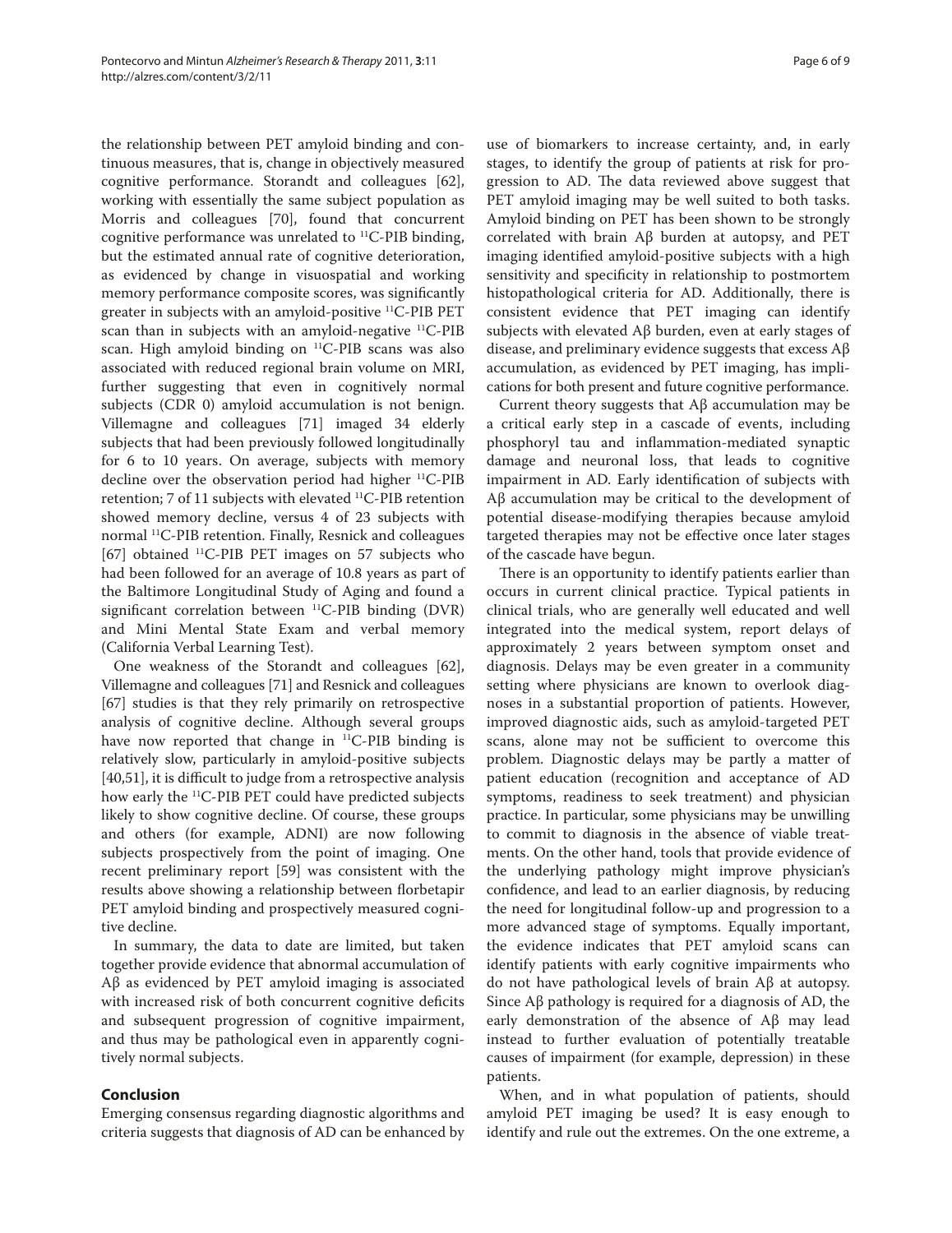well characterized patient whose disease has progressed beyond the point where a scan would influence medical management would likely derive little benefit from a PET scan. On the other extreme the evidence to date is not sufficient to support routine use in screening cognitively normal subjects, even in the presence of risk factors. Although the results discussed above (for example, [55,61]) suggest that subjects who are amyloid-positive on PET scan may perform worse on cognitive tests, the results have not been entirely consistent across trials, and the effects are subtle and of uncertain clinical relevance. Most important, too few amyloid-positive subjects have been identified and followed longitudinally to give guidance to the patient regarding likelihood and time course of future cognitive deterioration. Current estimates of 10 years or more between the first signs of excess Aβ accumulation and onset of dementia suggest that many amyloid-positive elderly patients might pass on before experiencing significant cognitive decline.

In between these extremes lie a large number of patients that could potentially benefit from PET amyloid scans. With three 18F-labeled amyloid targeted ligands having entered or already completed phase III trials, it is likely that amyloid PET scans will be broadly available within the next few years. Additional studies and consensus evaluations are needed to determine the best use for these agents. Despite the positive results described above, it is clear that an amyloid PET scan is not sufficient to confer a diagnosis of AD. Aβ can be present in association with other disease conditions, including DLB, Parkinson's disease and cerebrovascular disease. It remains unclear whether this reflects the coincidence of two or more disease entities (for example, AD independently in addition to DLB) or whether Aβ (and tau) pathology can be found independently in multiple disease entities.

In either case, the advent of PET amyloid imaging techniques does not obviate the need for clinical/cognitive evaluation. Moreover, the information obtained from amyloid PET imaging may be enhanced by additional biomarker studies, including, for example, functional imaging [72], or molecular imaging aimed at dopamine systems [73-75]. Additional studies are required to identify which patients most benefit from PET amyloid imaging and which additional diagnostic assessments are most useful in developing a practice parameter to optimize the potential for early evaluation of cognitive impairment.

This article is part of a review series on Amyloid Imaging. Other articles in the series can be found online at http://alzres.com/series/ amyloidimaging

#### **Abbreviations**

Aβ, β-amyloid; AD, Alzheimer's disease; ADNI, Alzheimer's Disease Neuroimaging Initiative; CDR, Clinical Dementia Rating; CERAD, Consortium to Establish a Registry for Alzheimer's Disease; CSF, cerebral spinal fluid; DLB, dementia with Lewy bodies; DVR, distribution volume ratio; ELISA, enzymelinked immunosorbent assay; FDG, <sup>18</sup>F-fluorodeoxyglucose; MCI, mild cognitive impairment; MRI, magnetic resonance imaging; NFT, neurofibrillary tangles; NIA-Reagan, National Institute of Aging - Reagan Institute; PET, positron emission tomography; PIB, Pittsburgh compound B; SUVR, standard uptake volume ratio.

#### **Competing interests**

MP and MM are employees and stockholders in Avid Radiopharmaceuticals. Avid owns the patent license for florbetapir F 18, one of the PET amyloid imaging compounds discussed in this review.

#### **Authors' contributions**

Both MP and MM contributed to the analysis and views expressed in this review. MP drafted the manuscript with critical revision by MM.

#### **Acknowledgements**

The authors would like to thank Drs Alan Carpenter, Christopher Clark, Franz Hefti and Daniel Skovronsky for discussions that shaped the ideas expressed in this review, and Dr Reisa Sperling for comments on a preliminary draft.

#### Published: 29 March 2011

#### **References**

- McKhann G, Drachman D, Folstein M, Katzman R, Price D, Stadlan EM: Clinical diagnosis of Alzheimer's disease: Report of the NINCDS-ADRDA Work Group under the auspices of Department of Health and Human Services Task Force on Alzheimer's Disease. Neurology 1984, 34:939-944.
- 2. Knopman DS, DeKosky ST, Cummings JL, Corey-Bloom J, Relkin N, Small GW, Miller B, Stevens JC: Practice parameter: Diagnosis of dementia (An evidence-based review). Neurology 2001, 56:1143-1153.
- 3. McKeith I, Mintzer J, Aarsland D, Burn D, Chiu H, Cohen-Mansfield J, Dickson D, Dubois B, Duda JE, Feldman H, Gauthier S, Halliday G, Lawlor B, Lippa C, Lopez OL, Machado JC, O'Brien J, Playfer J, Reid W: Dementia with Lewy bodies. Lancet Neurol 2004, 3:19-28.
- 4. Lim A, Tsuang D, Kukull W, Nochlin D, Leve renz J, McCormick W, Bowen J, Teri L, Thompson J, Peskind ER, Raskind M, Larson ER: Clinico-neuropathological correlation of Alzheimer's disease in a community-based case series. JAm Geriatr Soc 1999, 47:564-569.
- 5. Mayeux R, Saunders AM, Shea S, Mirra S, Evans D, Roses AD, Hyman BT, Crain B, Tang MX, Phelps CH: Utility of the apolipoprotein E genotype in the diagnosis of Alzheimer's disease. Alzheimer's Disease Centers Consortium on Apolipoprotein E and Alzheimer's Disease. N Engl J Med 1998, 338:506-511.
- 6. Ranginwala NA, Hynan LS, Weiner MF, White CL III: Clinical criteria for the diagnosis of Alzheimer disease: still good after all these years. Am J Geriatr Psychiatry 2008, 16:384-388.
- 7. Solomon PR, Brush M, Calvo V, Adams F, DeVeaux RD, Pendlebury WW, Sullivan DM: Identifying dementia in the primary care practice. Int Psychogeriatr 2000, 12:483-493.
- Löppönen M, Räihä I, Isoaho R, Vahlberg T, Kivelä SL: Diagnosing cognitive impairment and dementia in primary health care - a more active approach is needed. Age Ageing 2003, 32:606-612.
- 9. McKhann GM, Knopman DS, Chertkow H, Hyman BT, Jack CR, Kawas CH, Klunk WE, Koroshetz WJ, Manly JJ, Mayeux R, Mohs RC, Morris JC, Rossor MN, Scheltens P, Thies W, Weintraub S, Phelps CH: The diagnosis of dementia due to Alzheimer's disease: recommendations from the National Institute on Aging and the Alzheimer's Association Workgroup. Alzheimers Dement 2011 in press.
- 10. Albert, MS, DeKosky ST, Dickson D, Dubois B, Feldman HH, Fox NC, Gamst A, Holtzman DM, Jagust WJ, Petersen, RC, Snyder PJ, Phelps CH: The diagnosis of mild cognitive impairment due to Alzheimer's Disease: Recommendations from the National Institute on Aging and Alzheimer's Association Workgroup. Alzheimers Dement 2011, in press.
- 11. Dubois B, Feldman HH, Jacova C, Dekosky ST, Barberger-Gateau P, Cummings J, Delacourte A, Galasko D, Gauthier S, Jicha G, Meguro K, O'brien J, Pasquier F, Robert P, Rossor M, Salloway S, Stern Y, Visser PJ, Scheltens P: Research criteria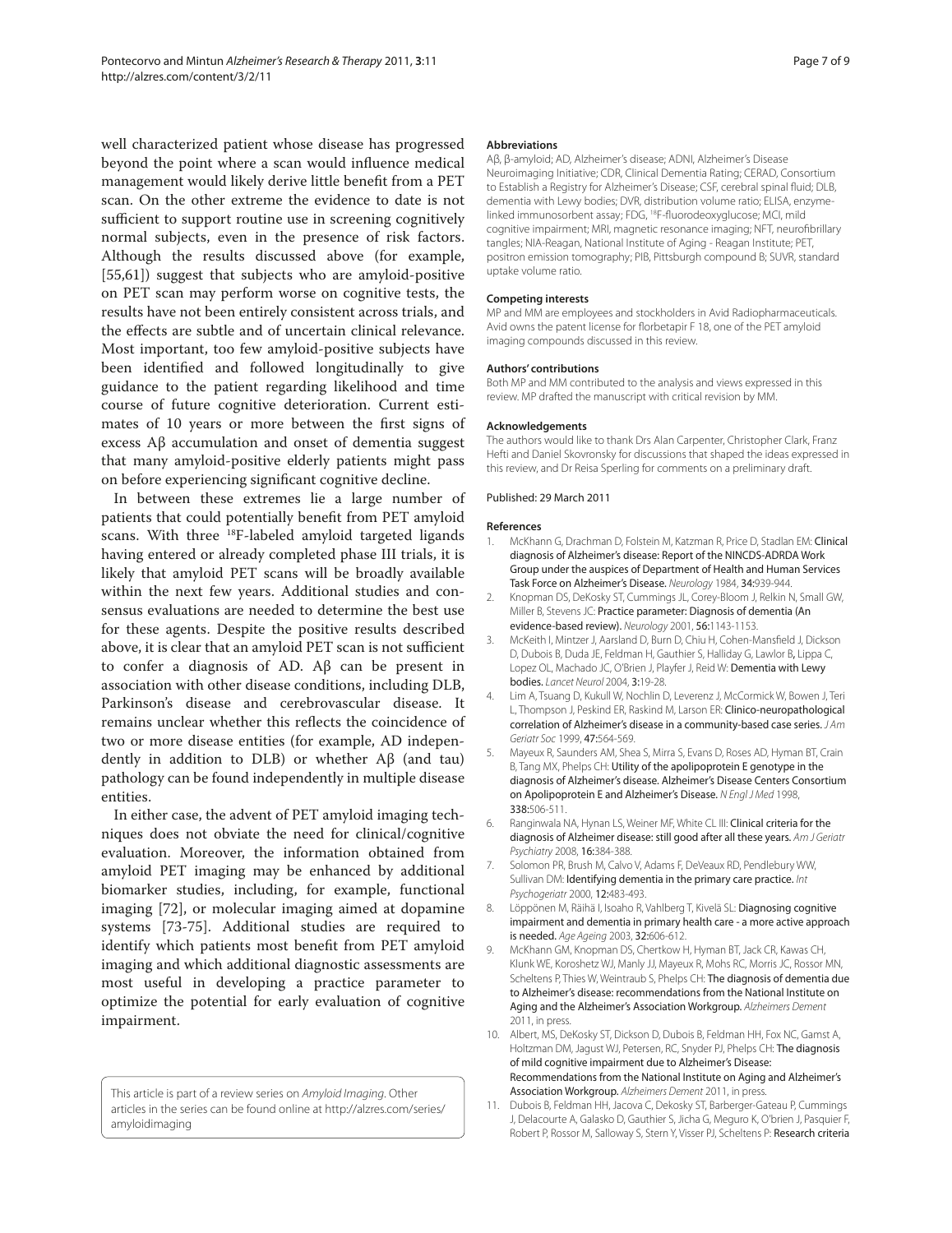for the diagnosis of Alzheimer's disease: revising the NINCDS-ADRDA criteria. Lancet Neurol 2007, 6:734-746.

- 12. Thal LJ, Kantarci K, Reiman EM, Klunk WE, Weiner MW, Zetterberg H, Galasko D, Praticò D, Griffin S, Schenk D, Siemers E: The role of biomarkers in clinical trials for Alzheimer disease. Alzheimer Dis Assoc Disord 2006, 20:6-15.
- 13. de Leon MJ, Mosconi L, Blennow K, DeSanti S, Zinkowski R, Mehta PD, Pratico D, Tsui W, Saint Louis LA, Sobanska L, Brys M, Li Y, Rich K, Rinne J, Rusinek H: Imaging and CSF studies in the preclinical diagnosis of Alzheimer's disease. Ann N Y Acad Sci 2007, 1097:114-145.
- 14. Frey KA, Minoshima S, Kuhl DE: Neurochemical imaging of Alzheimer's disease and other degenerative dementias. Q J Nucl Med 1998, 42:166-178.
- 15. Hoffman JM, Welsh-Bohmer KA, Hanson M, Crain B, Hulette C, Earl N, Coleman RE: FDG PET imaging in patients with pathologically verified dementia. J Nucl Med 2000, 41:1920-1928.
- 16. Minoshima S: Imaging Alzheimer's disease: Clinical applications. Neuroimaging Clin N Am 2004, 13:769-80.
- 17. Silverman DH, Small GW, Chang CY, Lu CS, Kung De Aburto MA, Chen W, Czernin J, Rapoport SI, Pietrini P, Alexander GE, Schapiro MB, Jagust WJ, Hoffman JM, Welsh-Bohmer KA, Alavi A, Clark CM, Salmon E, de Leon MJ, Mielke R, Cummings JL, Kowell AP, Gambhir SS, Hoh CK, Phelps ME: Positron emission tomography in evaluation of dementia: Regional brain metabolism and long-term outcome. JAMA 2001, 286:2120-2127.
- 18. Craig-Schapiro R, Fagan AM, Holtzman DM: Biomarkers of Alzheimer's disease. Neurobiol Dis 2009, 35:128-140.
- 19. Mirra SS, Heyman A, McKeel D, Sumi SM, Crain BJ, Brownlee LM, Vogel FS, Hughes JP, van Belle G, Berg, L: The Consortium to Establish a Registry for Alzheimer's Disease (CERAD). Part II. Standardization of the neuropathologic assessment of Alzheimer's disease. Neurology 1991, 41:479-486.
- 20. Hyman BT, Trojanowski JQ: Consensus recommendations for the postmortem diagnosis of Alzheimer disease from the National Institute on Aging and the Reagan Institute Working Group on diagnostic criteria for the neuropathological assessment of Alzheimer disease. J Neuropathol Exp Neurol 1997, 56:1095-1097.
- 21. Klunk WE, Wang Y, Huang GF, Debnath ML, Holt DP, Mathis CA: Uncharged thioflavin-T derivatives bind to amyloid-beta protein with high affinity and readily enter the brain. Life Sci 2001, 69:1471-1484.
- 22. Klunk WE, Engler H, Nordberg A, Wang Y, Blomqvist G, Holt DP, Bergström M, Savitcheva I, Huang GF, Estrada S, Ausén B, Debnath ML, Barletta J, Price JC, Sandell J, Lopresti BJ, Wall A, Koivisto P, Antoni G, Mathis CA, Långström B: Imaging brain amyloid in Alzheimer's disease with Pittsburgh Compound-B. Ann Neurol 2004, 55:306-319.
- 23. Klunk WE, Lopresti BJ, Ikonomovic MD, Lefterov IM, Koldamova RP, Abrahamson EE, Debnath ML, Holt DP, Huang GF, Shao L, DeKosky ST, Price JC, and Mathis CA: Binding of the positron emission tomography tracer Pittsburgh Compound-B reflects the amount of amyloid-β in Alzheimer's disease brain but not in transgenic mouse brain. J Neurosci 2005, 25:10598-10606.
- 24. Choi SR, Golding G, Zhuang Z, Zhang W, Lim N, Hefti F, Benedum TE, Kilbourn MR, Skovronsky D, Kung HF: Preclinical properties of <sup>18</sup>F-AV-45: A PET agent for Aβ plaques in the brain. J Nucl Med 2009, 50:1887-1894.
- 25. Lin KJ, Hsu WC, Hsiao IT, Wey SP, Jine LW, Skovronsky D, Waia YY, Changa HP, Loa CW, Yaoa CH,Yen TC, Kung MP: Whole-body biodistribution and brain PET imaging with [18F]AV-45, a novel amyloid imaging agent - a pilot study. Nucl Med Biol 2010, 37:497-508
- 26. Wong DF, Rosenberg PB, Zhou Y, Kumar A, Raymont V, Ravert HT, Dannals RF, Nandi A, Brasic JR, YeW, Hilton J, Lyketsos C, Kung HF, Joshi AD, Skovronsky DM, Pontecorvo MJ: In vivo imaging of amyloid deposition in Alzheimer disease using the radioligand <sup>18</sup>F-AV-45 (florbetapir F 18). J Nucl Med 2010, 51:913-920.
- 27. Clark CM, Schneider JA, Mintun MA, Bedell BJ, Beach TG, Sadowsky CH, Doraiswamy PM, Gamez J, Sabbagh MN, Fleisher AS, Schaerf F, Waseem M, Pontecorvo MJ, Hefti FF, Skovronsky DM, AV45-A07 Study Group: Phase III trial results for the amyoid PET imaging agent Florbetapir F 18 (18F-AV-45): imaging to histopathologic correlations in an end-of-life human subject study. Alzheimer's Dementia 2010, 6:S71.
- 28. Rowe CC, Ackerman U, Browne W, Mulligan R, Pike KL, O'Keefe G, Tochon-Danguy H, Chan G, Berlangieri SU, Jones G, Dickinson-Rowe KL, Kung HP, Zhang W, Kung MP, Skovronsky D, Dyrks T, Holl G, Krause S, Friebe M, Lehman L, Lindemann S, Dinkelborg LM, Masters CL, Villemagne VL: Imaging of amyloid β in Alzheimer's disease with 18F-BAY94-9172, a novel PET tracer:

proof of mechanism. Lancet Neurol 2008, 7:129-135.

- 29. Nelissen N, Van Laere K, Thurfjell L, Owenius R, Vandenbulcke M, Koole M, Bormans G, Brooks DJ, Vandenberghe R: Phase 1 study of the Pittsburgh Compound B derivative 18F-Flutemetamol in healthy volunteers and patients with probable Alzheimer disease. J Nucl Med 2009, 50:1251-1259.
- 30. Vandenberghe R, Van Laere K, Ivanoiu A, Salmon E, Bastin C, Triau E, Hasselbalch S, Law I, Andersen A, Korner A, Minthon L, tan Garraux G, Nelissen N, Bormans G, Buckley C, Owenius R, Thurfiell L, Farrar G, Brooks DJ: <sup>18</sup>F-Flutemetamol amyloid imaging in Alzheimer disease and mild cognitive impairment: a phase 2 trial. Ann Neurol 2010, 68:319-329.
- 31. Ikonomovic MD, Klunk WE, Abrahamson EE, Mathis CA, Price JC, Tsopelas ND, Lopresti BJ, Ziolko S, Bi W, Paljug WR, Debnath ML, Hope CE, Isanski BA, Hamilton RL, DeKosky ST: Post-mortem correlates of in vivo PiB-PET amyloid imaging in a typical case of Alzheimer's disease. Brain 2008, 131:1630-1645.
- 32. Zhang W, Oya S, Kung MP, Hou C, Maier DL, Kung HF: F-18 Polyethyleneglycol stilbenes as PET imaging agents targeting Abeta aggregates in the brain. Nucl Med Biol 2005, 32:799-809.
- 33. Bacskai BJ, Frosch MP, Freeman SH, Raymond SB, Augustinack JC, Johnson KA, Irizarry MC, Klunk WE, Mathis CA, DeKosky ST, Greenberg SM, Hyman BT, Growdon JH: Molecular imaging with Pittsburgh Compound B confirmed at autopsy. Arch Neurol 2007, 64:431-434.
- 34. Hyman BT, Trojanowski JQ: Consensus recommendations for the postmortem diagnosis of Alzheimer disease from the National Institute on Aging and the Reagan Institute Working Group on diagnostic criteria for the neuropathological assessment of Alzheimer disease. J of Neuropathol Exp Neurol 1997, 56:1095-1097.
- Kantarci K, Yang C, Schneider JA, Senjem ML, Reyes DA, Lowe VL, Barne LL, Aggarwal NT, Bennett DA, Smith GE, Petersen RC, Jack CR, Boevee BF: Ante mortem amyloid imaging and β-amyloid pathology in a case with dementia with Lewy bodies. Neurobiol Aging 2010 [Epub ahead of print].
- 36. Cairns NJ, Ikonomovic MD, Benzinger T, Storandt M, Fagan AF, Shah A, Schmidt RE, Perry A, Taylor Reinwald L, Carter D, Felton A, Holtzman DM, Mintun MA, Klunk WE, Morris JC: Absence of Pittsburgh Compound B detection of cerebral amyloid beta in a patient with clinical, cognitive, and cerebrospinal fluid markers of Alzheimer disease. Arch Neurol 2009, 66:1557-1562.
- 37. Mirra SS, Heyman A, McKeel D, Sumi SM, Crain BJ, Brownlee LM, Vogel FS, Hughes MS, van Belle G, Berg L and participating CERAD neuropathologists: The Consortium to Establish a Registry for Alzheimer's Disease (CERAD). Part II. Standardization of the neuropathologic assessment of Alzheimer's disease. Neurology 1991, 41:479-486.
- 38. Leinonen V, Alafuzoff I, Aalto S, Suotunen T, Savolainen S, Någren K, Tapiola T, Pirttilä T, Rinne J, Jääskeläinen JE, Soininen H, Rinne JO: Assessment of β-amyloid in a frontal cortical brain biopsy specimen and by positron emission tomography with carbon-11-labeled Pittsburgh compound B. Arch Neurol 2008, 10:1304-1309.
- 39. Delaère P, He Y, Fayet G, Duyckaerts C, Hauw JJ: Beta A4 deposits are constant in the brain of the oldest old: an immunocytochemical study of 20 French centenarians. Neurobiol Aging 1993, 14:191-194.
- 40. Jagust WJ, Bandy D, Chen K, Foster NL, Landau SM, Mathis CM, Price JL, Reiman EM, Skovronsky DM, Koeppe RA, The Alzheimer's Disease Neuroimaging Initiative: The Alzheimer's Disease Neuroimaging Initiative positron emission tomography core. Alzheimer's Dement 2010, 6:221-229.
- 41. Jack CR, Knopman DS, Jagust WJ, Shaw LM, Aisen PS, Weiner MW, Petersen RC, Trojanowski JQ: Hypothetical model of dynamic biomarkers of the Alzheimer's pathological cascade. Lancet Neurol 2010 9:119-128.
- 42. Sperling RA, Dickerson BC, Pihlajamaki M, Vannini, P, LaViolette PS, Vitolo OV, Hedden T, Becker JA, Rentz DM, Selkoe DJ, Johnson KA: Functional alterations in memory networks in early Alzheimer's disease. Neuromol Med 2010, 12:27-43.
- 43. Rowe CC, Ellis KA, Rimajovae M, Bourgeat P, Pike KE, Jones G, Fripp J, Tochon-Danguya H, Morandeaug L, O'Keefe G, Price R, Raniga P, Robins P, Acosta O, Lenzo N, Szoekeh C, Salvadof O, Head R, Martins R, Masters CL, Ames D, Villemagne VL: Amyloid imaging results from the Australian Imaging, Biomarkers and Lifestyle (AIBL) study of aging. Neurobiol Aging 2010, 31:1275-1283.
- 44. Hulette CM, Welsh-Bohmer KA, Murray MG, Saunders AM, Mash DC, McIntyre LM. Neuropathological and neuropsychological changes in 'normal' aging: evidence for preclinical Alzheimer disease in cognitively normal individuals. J Neuropathol Exp Neurol 1998, 57:1168-1174.